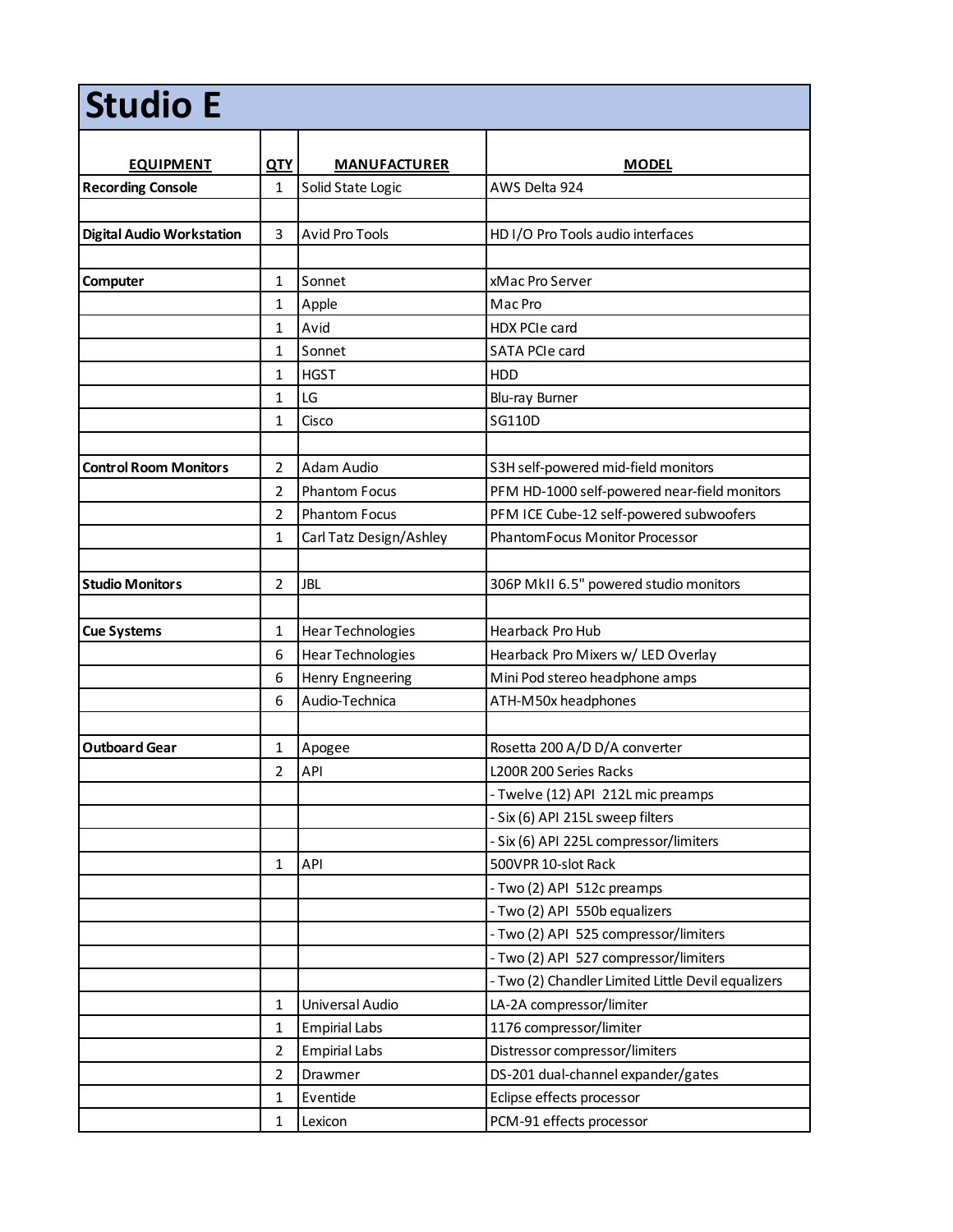|                        | $\mathbf{1}$   | T.C. Electronic                  | M2000 effects processor            |
|------------------------|----------------|----------------------------------|------------------------------------|
|                        | $\mathbf{1}$   | Bricasti                         | M7 effects processor w/ M10 remote |
|                        |                |                                  |                                    |
| Playback               | $\mathbf{1}$   | Yamaha                           | CD-S300 CD player                  |
|                        | $\mathbf{1}$   | Ebtech                           | LLS-8 Line Level Shifter           |
|                        |                |                                  |                                    |
| Instruments            | $\mathbf{1}$   | Yamaha                           | Motif ES8 synthesizer              |
|                        | $\mathbf{1}$   | Sonor                            | 5-piece drum set                   |
|                        |                |                                  |                                    |
| <b>Miscellaneous</b>   | $\mathbf{1}$   | Argosy                           | Eclispe AWS console desk           |
|                        | 3              | <b>Sound Construction Supply</b> | Equipement racks                   |
|                        | $\mathbf{1}$   | <b>ETA</b>                       | Power strip                        |
|                        | $\mathbf{1}$   | Tripp-Lite                       | Power strip                        |
|                        |                |                                  |                                    |
| <b>Shortlist Items</b> | $\mathbf{1}$   | Stereo Bar-small                 |                                    |
|                        | $\mathbf{1}$   | Velleman                         | <b>SPL Meter</b>                   |
|                        | 4              | <b>Drum Sticks</b>               |                                    |
|                        | $\mathbf{1}$   | Pop Screen                       |                                    |
|                        | $\overline{2}$ | Shure                            | SM81                               |
|                        | $\overline{2}$ | Earthworks                       | QTC-30                             |
|                        | $\overline{2}$ | AKG                              | C 451 B                            |
|                        | $\overline{2}$ | Neumann                          | KM 184                             |
|                        | $\overline{2}$ | Røde                             | $NT-5$                             |
|                        | $\overline{2}$ | AKG                              | C414                               |
|                        | $\overline{2}$ | Neumann                          | <b>TLM 103</b>                     |
|                        | $\mathbf{1}$   | Audio Technica                   | AT4033                             |
|                        | 8              | Shure                            | <b>SM57</b>                        |
|                        | $\overline{2}$ | AKG                              | C 451 B                            |
|                        | $\overline{2}$ | Shure                            | SM7B                               |
|                        | 4              | Senheiser                        | MD421                              |
|                        | $\overline{2}$ | Whirlwind DI                     | Director                           |
|                        | $\overline{2}$ | Countryman DI                    | Type 85                            |
|                        | 5              | Sennheiser                       | e604                               |
|                        | $\mathbf{1}$   | AKG                              | D112                               |
|                        | $\mathbf{1}$   | Whirlwind DI                     | Direct2                            |
|                        | $\overline{2}$ | Shure                            | Beta 52A                           |
|                        | $\mathbf{1}$   | Shure                            | <b>KSM 32</b>                      |
|                        | $\overline{2}$ | Shure                            | KSM 44A                            |
|                        | $\mathbf{1}$   | Yamaha                           | ES8                                |
|                        | $\mathbf{1}$   | <b>Sustain Pedal</b>             | $VFP-1$                            |
|                        | $\mathbf{1}$   | Expres. Pedal                    | $EV-5$                             |
|                        | 4/1            | Headphones                       | Sony/Vic                           |
|                        | 6              | Hearback Pro                     |                                    |
|                        | $\mathbf{1}$   | <b>Blue Sonar</b>                | $10"$ tom                          |
|                        | $\mathbf{1}$   | <b>Blue Sonar</b>                | $12"$ tom                          |